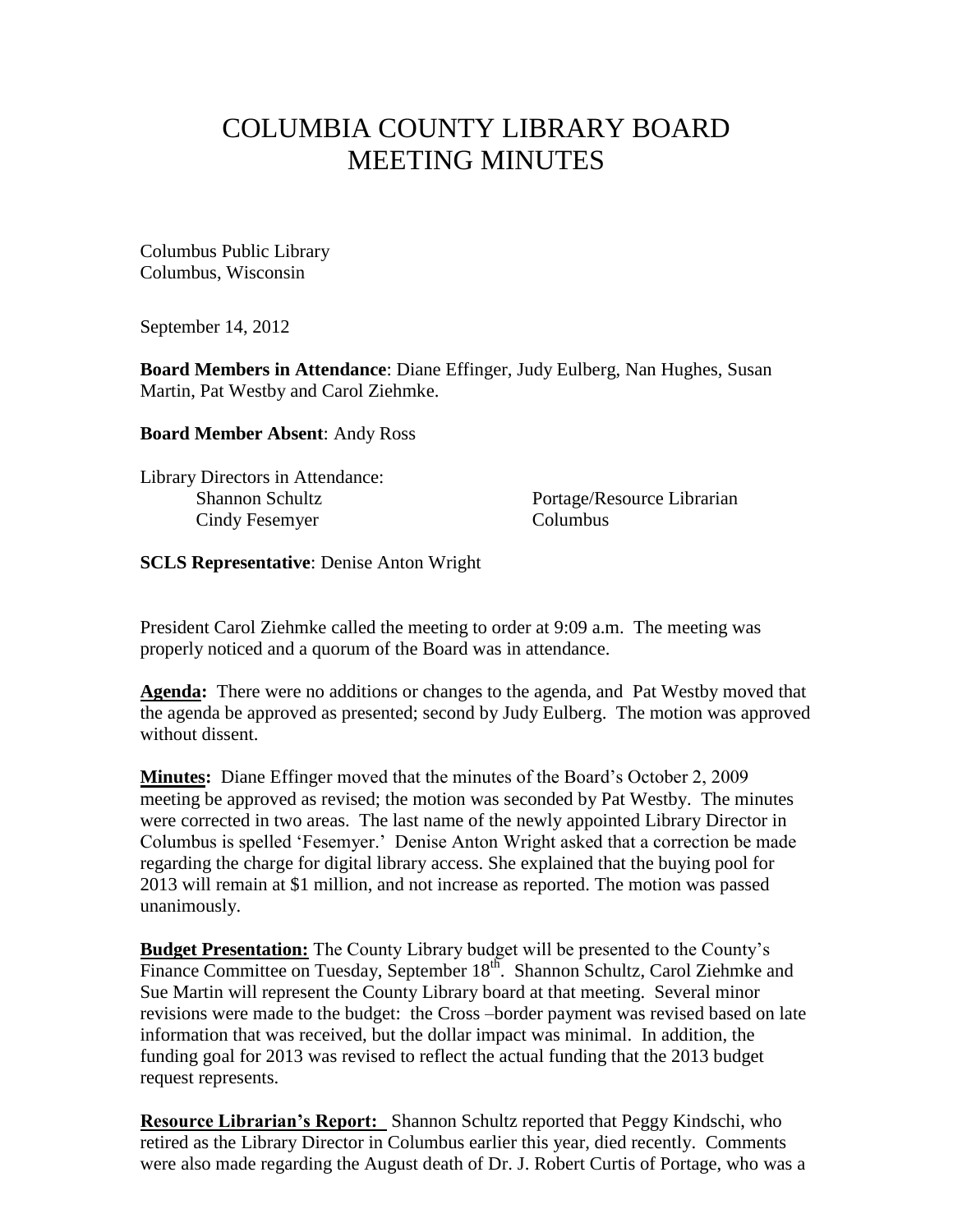staunch library advocate, and who had been the recipient, along with his wife Kathryn, of the county's first 'Library Advocate of the Year' award.

Shannon is a part of the South Central Library System's Governance Review group that is examining the current governance structure to ensure that the 'clusters' within the SCLS are based on reasonable parameters. She reported the funding for the Wyocena Library will be a referendum on the village's November ballot. She also explained the impact of resource sharing on cross-border payments.

The Portage Library Expansion Campaign is beginning to wrap up. It is planned that ground will be broken for the addition in October and construction underway in November. The grand-opening target date is June 1, in time for the summer library programs. While fund-raising continue, Shannon reported that in-kind donations far exceeded the campaign cabinet's expectations. Businesses within the community have been exceptionally generous with their donations of services.

**SCLS Report:** Denise Anton Wright distributed a written report to the Board members; it highlighted the SCLS 2013 budget which is 'tight' because of decreased aids, She said that later this fall, member libraries would be asked to identify service priorities.

Denise also explained the county tax exemption calculation, and the formula used to determine the municipal appropriation necessary to be exempt from the county library tax. SCLS staff members visit member libraries on an annual basis to better determine the needs the libraries have for board training, continuing education and to learn how libraries are adapting to the challenges they are facing in light of the current economic realities. She announced that the annual SCLS Foundation Cornerstone Award Reception is scheduled for November  $8<sup>th</sup>$  at the Fitchburg Library.

Another date to note is the WLA Annual Conference that will be held in LaCrosse October 23-26 this year; she encouraged all who could attend to participate in the conference.

Last, Denise announced a new opportunity that may be available to member libraries. SCLS is actively coordinating a grant application that, if approved, would make a "Bridging Cultures Bookshelf: Muslim Journeys" available. The National Endowment for the Humanities is working with th ALA to make this program and the grant available.

**Library Visits:** Judy Eulberg reporting on her visit to the Rio Library, mentioned some of the programs offered by the library such as CPR training and the summer science fair. The Rio Library feels it cannot afford to become a part of the LINK system because of the on-going charges associated with it.

Carol Ziehmke talked about the remodeling/expansion efforts that the Pardeeville Library is considering.

Sue Martin visited the Pardeeville Library and took a self-tour in July, and she also attended that Library's Board meeting in August. She said she found the Board to be more focused and better directed no than in the past. The Pardeeville Library had several